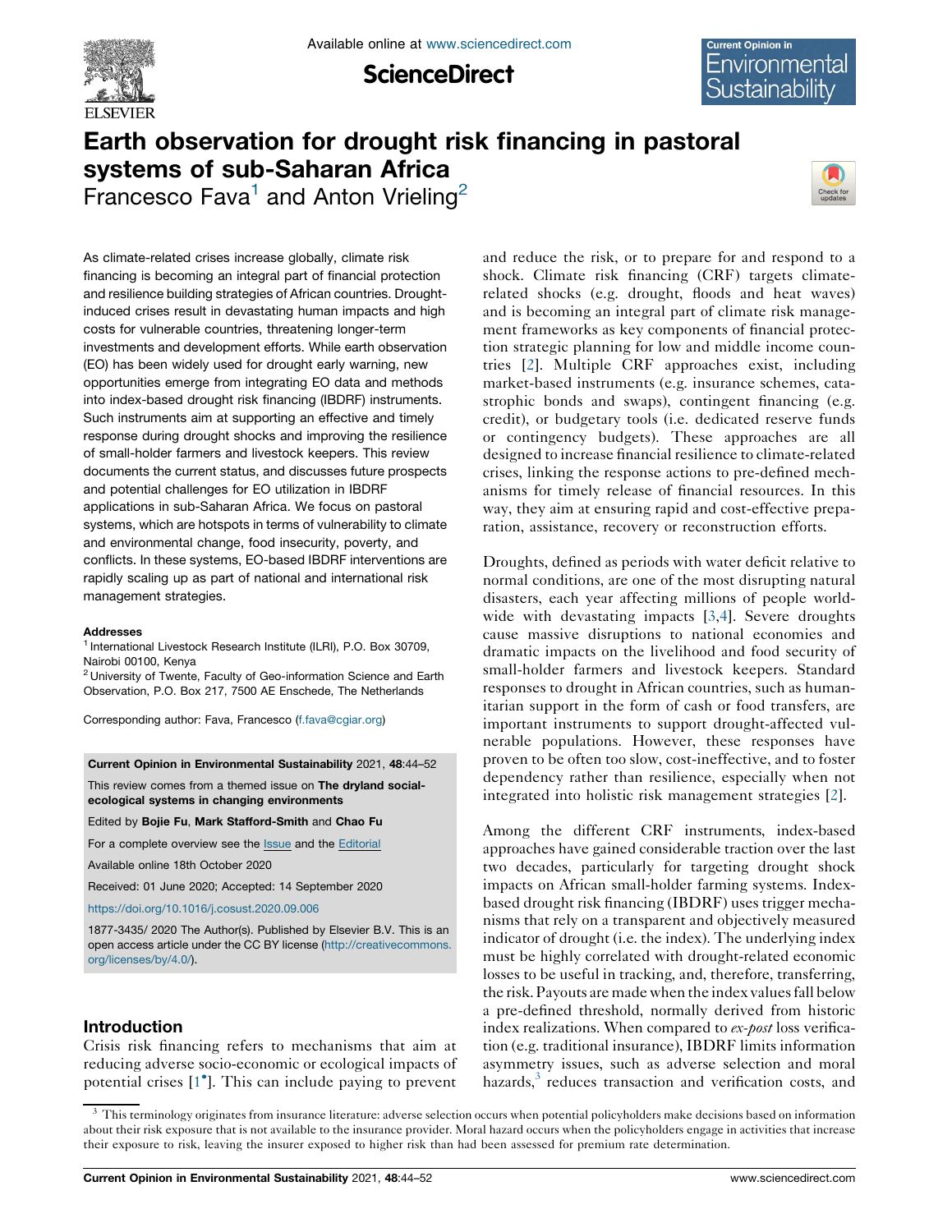enables more effective and timely distribution of payouts. However, these advantages come at the cost of the inherently imperfect correlation between index and actual loss, also known as basis risk [5].

Pastoral production systems dominate the African drylands, cover about 43% of Africa's land mass, and are the main livelihood for about 268 million people in these areas [6]. Drought is a distinctive feature and over millenia the pastoral livelihood developed to deal with this [7]. However, particularly in SSA, the combination of increasing rainfall variability [8] and other pressures (e.g. changes in land use and tenure, population growth, rangeland degradation [9]) is weakening the resilience of pastoral communities and the effectiveness of traditional drought coping mechanisms (e.g. mobility, restocking). Severe droughts can lead to catastrophic herd losses in pastoral regions, and as such cause food insecurity and poverty trap dynamics, and dramatically reduce national GDPs of SSA countries [5]. Consequently, the development and implementation of drought risk management strategies for pastoral regions, including IBDRF initiatives, is a key component of the policy agendas of development institutions and national governments.

The scarcity and poor quality of ground data and national statistics in SSA pastoral regions [10] has made in most cases Earth observation (EO) by satellites the only viable option for designing IBDRF instruments for large-scale implementation. The growing availability and increased quality of long-term EO datasets of rainfall products and vegetation indices [11 ] have been instrumental in designing indices that are thought to reliably represent drought risks. Furthermore, the close interlinkage between rangeland condition and impacts on productive assets (i.e. livestock) and livelihoods has facilitated the design of financial triggering mechanisms that link impact to payouts. Therefore, datasets obtained through multitemporal satellite imagery are currently a key component of IBDRF initiatives in pastoral regions.

However, whilst the scientific literature on drought monitoring is vast, only a few studies reviewed the contribution of EO to insurance  $[12,13^{\circ}]$ , and currently no overview exists of the IBDRF initiatives, challenges, and prospects in sub-Saharan Africa.

# Evolution of IBDRF in pastoral Africa

During the last decade IBDRF initiatives in African pastoral drylands have gained significant momentum, also thanks to large international initiatives such as the InsuResilience Investment Fund [14] and the Global Index-Insurance Facility (GIIF). While for several years IBDRF schemes have largely remained at the pilot level, constrained by the limited demand for retail micro-insurance products [15,16], these schemes are now gradually covering larger areas, given their growing integration in country-wide social protection and drought risk management programs. This caused a significant increase in volume of financial transactions and a growing participation of international re-insurance companies, which facilitates risk transfer toward international financial markets, and promotes larger investments by governments and international organizations.

Table 1 summarizes operational IBDRF initiatives in SSA.. These initiatives, initially launched as retail micro-level index-insurance schemes (IBLI), more recently have expanded their scope and modality of implementation, including fully subsidized insurance programs targeting vulnerable pastoralists(KLIP, SIIPE), sovereign-level insurance schemes (ARC), and scalability mechanisms of shock responsive safety nets programs (HSNP, NUSAF). At the same time, IBRDF product design evolved from indices designed to assess an observed loss (i.e. the IBLI livestock mortality scheme), thus triggering when drought is already impacting pastoralist assets, to indices designed to identify deteriorating forage condition, thus triggering at the earlier drought stages, with the aim of supporting pastoralists to protect their assets (i.e. livestock or livelihood) or countries implementing early response actions.

While fully operational initiatives in pastoral areas are concentrated largely in East Africa and, to a lesser extent, in the Sahel, several insurance providers and organizations are launching similar IBDRF solutions on a retail basis across SSA, including in Niger, Zambia and South Africa. In addition, feasibility studies are being conducted in Somalia, Senegal, Burkina Faso, and Mali. Thus lessons gathered from early implementation efforts are of key relevance for sustainable scaling of IBDRF in SSA.

# EO-based index design in operational IBDRF schemes

Similar to most drought early warning systems [e.g. Refs. 17<sup>•</sup>,18,19], existing IBDRF schemes for pastoral systems predominantly use vegetation indices or rainfall estimates (RFE) as input (Table 1). These EO products should meet the fundamental operational requirements for IBDRF, which include 1) full transparency and accessibility of the source data, 2) availability of historical records for financial risk modelling and pricing of ideally 20 years or more, 3) near real-time availability, and 4) an expected remaining lifetime of at least a few years. Satellitederived RFE can provide a direct indication of meteorological drought, which largely determines water availability in rangelands. While availability of drinking water is important for livestock health, monitoring this for large areas is cumbersome, given that much water for livestock comes from wells or small water bodies that cannot easily be monitored with EO data. RFEs are instead typically used in IBDRF to estimate the available water for vegetation, for example using simple water-balance models.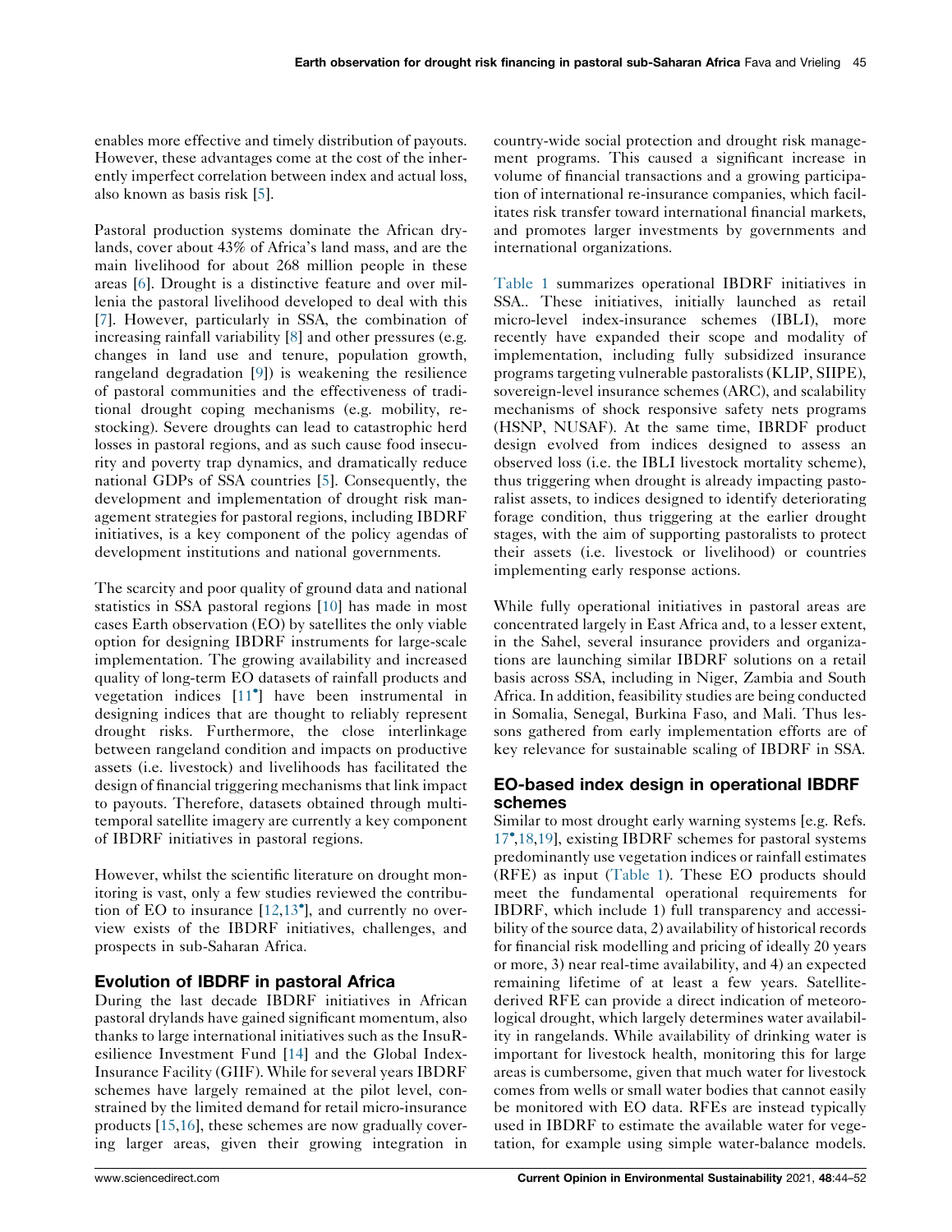#### Table 1

#### Summary of operational IBDRF programs targeting pastoral drylands, ordered chronologically with insurance programs listed first and non-insurance programs at the bottom

| Program <sup>a</sup> | Years            | Scope                                                                    | Satellite <sup>b</sup><br>sensor/indicator | Index <sup>c</sup>    | Area                                       | Households (nr)  |
|----------------------|------------------|--------------------------------------------------------------------------|--------------------------------------------|-----------------------|--------------------------------------------|------------------|
| <b>IBLI</b>          | $2010 - 2015$    | Retail micro-<br>insurance for<br>drought related<br>livestock mortality | <b>AVHRR NDVI</b>                          | Livestock mortality   | Marsabit (Kenya),<br>Borana (Ethiopia)     | 5983             |
| <b>IBLI</b>          | $2015 - present$ | Retail micro-<br>insurance for<br>asset protection                       | <b>MODIS NDVI</b>                          | z-score seasonal NDVI | Northern Kenya<br>and Borana<br>(Ethiopia) | 7000             |
| <b>KLIP</b>          | $2015 - present$ | Subsidized<br>insurance for<br>asset protection                          | <b>MODIS NDVI</b>                          | z-score seasonal NDVI | Northern and<br>Eastern Kenya              | 18000            |
| <b>SIIPE</b>         | 2017- present    | Subsidized<br>insurance for<br>asset protection                          | <b>MODIS NDVI</b>                          | z-score seasonal NDVI | Somali region<br>(Ethiopia)                | 5000             |
| <b>ARC</b>           | 2017- present    | Sovereign level<br>insurance                                             | $RFE$ – multiple<br>datasets               | WRSI (RFE based)      | East Africa and<br>Sahel                   | N/a <sup>d</sup> |
| <b>ARC</b>           | 2019- present    | Sovereign level<br>insurance                                             | <b>MODIS NDVI</b>                          | z-score NDVI or VCI   | East Africa and<br>Sahel                   | N/a <sup>d</sup> |
| <b>HSNP</b>          | 2015- present    | Social protection<br>scalability<br>mechamism                            | <b>MODIS NDVI</b>                          | VCI running average   | Northern Kenya                             | >100000          |
| <b>NUSAF</b>         | 2017- present    | Social protection<br>scalability<br>mechanism                            | <b>MODIS NDVI</b>                          | NDVI percent anomaly  | Karamoja<br>(Uganda)                       | 25 000           |

a IBLI = Index-based Livestock Insurance, KLIP = Kenyan Livestock Insurance Program, SIIPE = Satellite Index-Insurance for Pastoralists in Ethiopia, ARC = African Risk Capacity, HSNP = Hunger Safety Net Program, NUSAF = Northern Uganda Social Action Fund.

b AVHRR = Advanced Very High Resolution Radiometer. MODIS = Moderate Resolution Imaging Spectroradiometer, NDVI = Normalized Difference Vegetation Index, RFE =Rainfall Estimates (using satellite data).

c Z-score is sometimes referred to as standard score, WRSI = Water Requirement Satisfaction Index, VCI = Vegetation Condition Index.

<sup>d</sup> As ARC is a sovereign-level insurance scheme, the recipient of the payout is the country and the number of households covered will depend on the country's contingency plans. ARC is offering insurance cover for rangelands in the entire Sahel and Horn of Africa and plans to offer it also in Central and Southern Africa. The NDVI product has been launched in Chad, Niger, Mali, Mauritania, and Kenya.

The water requirement satisfaction index (WRSI) used by ARC is such a model; it estimates evapotranspiration demands of vegetation and compares this with a simple 'bucket' model of the soil that gets filled with rainfall [20,21]. Two main drawbacks exist when using rainfallbased indices for large-scale pastoral IBDRF: 1) despite the growing availability of gridded rainfall products, the quality, accessibility, and density of rainfall station data in pastoral SSA is generally low [22,23], resulting in unknown or poor accuracies in these areas [24]; 2) the link between rainfall and the vegetation's water availability is complex, and depends on vegetation characteristics, soil, and rainfall distribution [25,26], which cannot be characterized sufficiently with 10-daily rainfall sums [27].

For extensive pastoral systems, forage availability is a key determinant of livestock health, as alternative feed resources are largely unavailable or inaccessible. To overcome drawbacks of RFEs, optical sensors onboard satellites can be used to measure the vegetation's reflectance. Dense healthy vegetation reflects much in near infrared (NIR), and little in red wavelengths, and spectral vegetation indices, like the normalized difference vegetation index (NDVI), use this to monitor vegetation condition. For drought monitoring, NDVI images from coarse-resolution satellites (250 m and up) are generally used, because 1) long time series exist to describe longterm variability in forage conditions, 2) their daily data collections allow for more cloud-free observations to describe vegetation changes throughout the season, and 3) documented evidence exists for a strong relationship between rangeland biomass and NDVI [28,29]. Required pre-processing steps to effectively use NDVI for anomaly analysis include temporal compositing [transforming daily to, e.g. 10-day data, keeping the best-quality observation for each pixel; 30], and smoothing to further reduce atmospheric effects [31].

To transform NDVI or alternative drought indices into a useful index for pastoral IBDRF schemes, three steps are required:

1) Spatial aggregation; geographic units are normally larger than grid cells, both for operational reasons and to reflect that herds move. Aggregation within units generally incorporates a mask of where rangelands occur.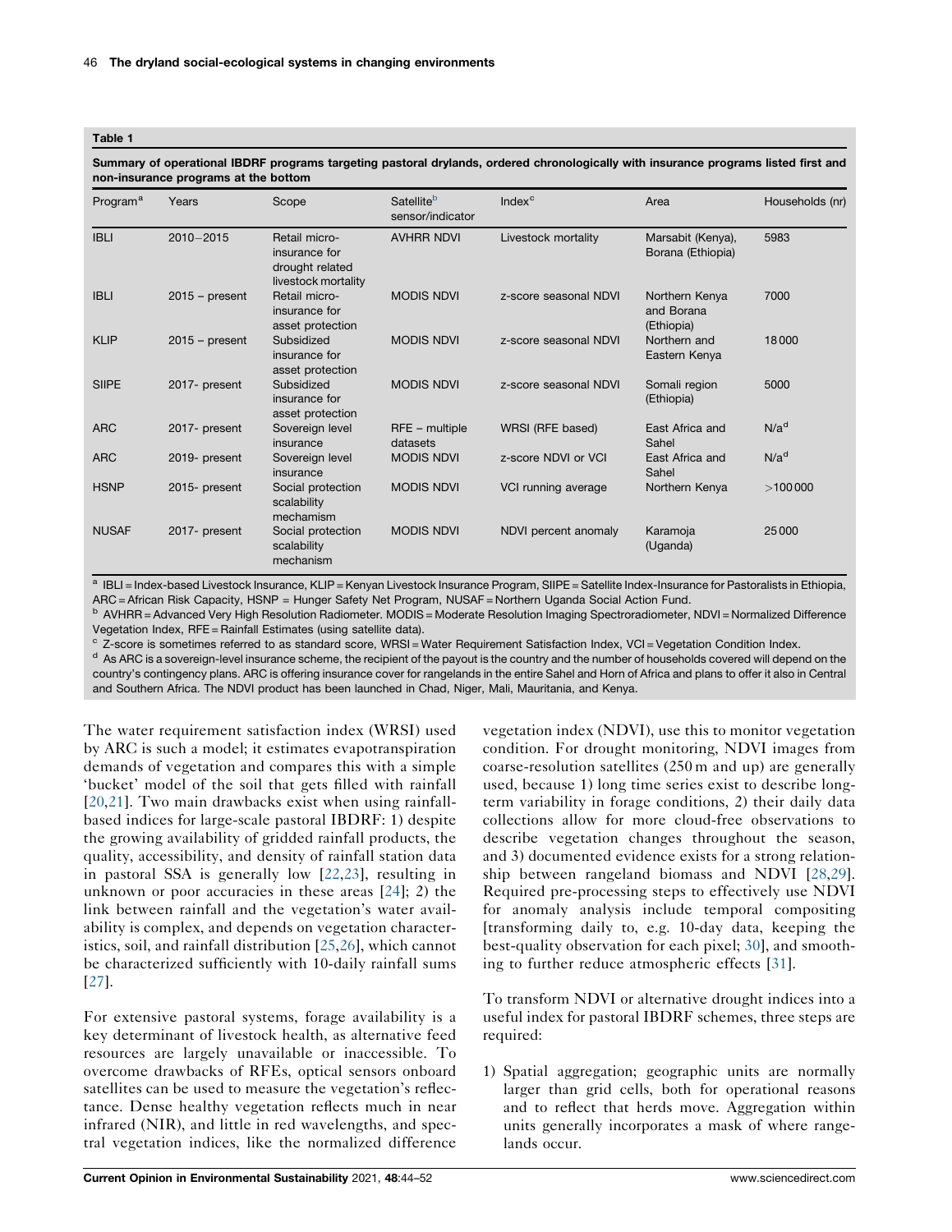- 2) Temporal aggregation; most schemes aim to assess seasonal forage scarcity, requiring expert or EOderived [32] knowledge on rainfall/vegetation seasonality.
- 3) Normalization to compare the current index value against historic index realizationsin past years.Multiple options exist, such as for example z-scoring (subtract mean and divide by standard deviation), linear scaling between minimum and maximum historic values [i.e. the vegetation condition index, or VCI; 33], or percentile calculation.

The term 'index design' in IBDRF refers to: a) the choice of input data, b) the precise methods for performing the above-mentioned three steps, c) the sequencing of these steps, and d) the testing of the resulting index against drought-related loss estimates. Eventually, the choice for a design will at least partly depend on the IBDRF instrument's purpose, satisfaction of stakeholders on historic and current index readings, and (scientific) background of the 'designers'. Given that droughts normally affect large regions and are simultaneously characterized by reduced precipitation and vegetation growth, it is well possible that alternative designs provide similar index outcomes during main drought events.

# Opportunities and challenges for EO contribution to IBDRF

Recent targeted research efforts for EO support to innovative design of IBRDF solutions, made in the framework of the programs listed in Table 1, helped to remove critical barriers for scaling IBDRF initiatives in pastoral drylands. Here, we discuss four emerging trends in IBDRF where the demand for innovative solutions from EO research is strong. While we argue that the quality of IBDRF product design differs and that EO-aided solutions can play an important role to improve operational programs, we also emphasize that each solution is context-specific and needs to consider the trade-off between a) timing and accuracy of the assessment, b) cost-effectiveness of the response action, and c) the complexity of the interaction between drought shocks and the socioecological pastoral systems (Figure 1) with the goal of mitigating impacts and speeding-up recovery in the short term, while building long-term social and environmental resilience.

## Emerging EO data products for IBDRF

EO data products used for IBDRF index design in pastoral areas have evolved over time in response to stakeholder feedbacks and with emerging technologies. For example, the ARC product for extensive rangelands has recently transitioned from WRSI to NDVI (Table 1), meeting the demand of key stakeholders. However, besides vegetation index (e.g. NDVI) products that provide a direct measure of forage status, drought characteristics can be obtained, for example, from EO-derived precipitation [35], soil moisture [36,37], or evapotranspiration [38] products [for reviews on EO drought monitoring options see also Refs. 11 ,39]. A variety of these products have already been proposed and in some cases integrated into drought index-insurance pilot projects for crops in Africa, for example, through data service provision by commercial EO companies [e.g. Refs. 40–43]. These efforts provide promising alternative drought indices for innovative IBDRF design by addressing multiple phases of drought progression and thus merit further analysis.

IBDRF design could also take advantage of the continuous stream of free  $10-30$  m resolution EO data that are provided by satellites such as Sentinel-1, Sentinel-2, and Landsat-8. Given their high observation frequency, timely fine-scale estimates of seasonality and forage conditions can be provided [44], even if cloud cover remains a concern for short vegetation seasons [45]. Arguably pastoral IBDRF may not require fine-scale data because droughts generally affect large areas, but where drought impacts differ due to greater landscape variability (e.g. in agro-pastoral systems) they could prove beneficial. As historical archives of  $10-30$  m resolution data are building, and tools to analyze resulting large data amounts become commonplace [46], finer-scale drought analysis will likely find its way into IBDRF.

## Remote sensing advances for improved product design

The spatial component of basis risk (i.e. impacts are not equally distributed within a geographic insurance unit) is a recurrent issue for IBDRF products in pastoral areas, as administrative units cannot fully reflect the agro-ecological variability and herd mobility patterns. This type of basis risk has been reported for some insurance units in Kenya and Ethiopia, especially at the fringe between agro-pastoral and extensive pastoral systems. To deal with this issue, administrative units could be replaced by more meaningful ecological units, for example, defined based on similar temporal behavior of NDVI [47]. In addition, high resolution EO data can help to improve rangeland mapping and characterization [48], allowing to better spatially focus coarser-resolution drought indices on the areas within insurance units that matter most for forage production.

Payout timing and temporal aggregation is another critical component of product design. Triggering early action for expected adverse events can make disaster response more cost-effective [49 ,61]. Because drought is a slow-onset shock, indicators can be designed that detect early stages of the drought progression [11 ]. EO has supported the anticipation of the response by effectively characterizing between-year variability of forage conditions earlier in the season through shortening temporal aggregation windows, with the aim of designing asset protection insurance products [49<sup>°</sup>,62,63]. This has been a fundamental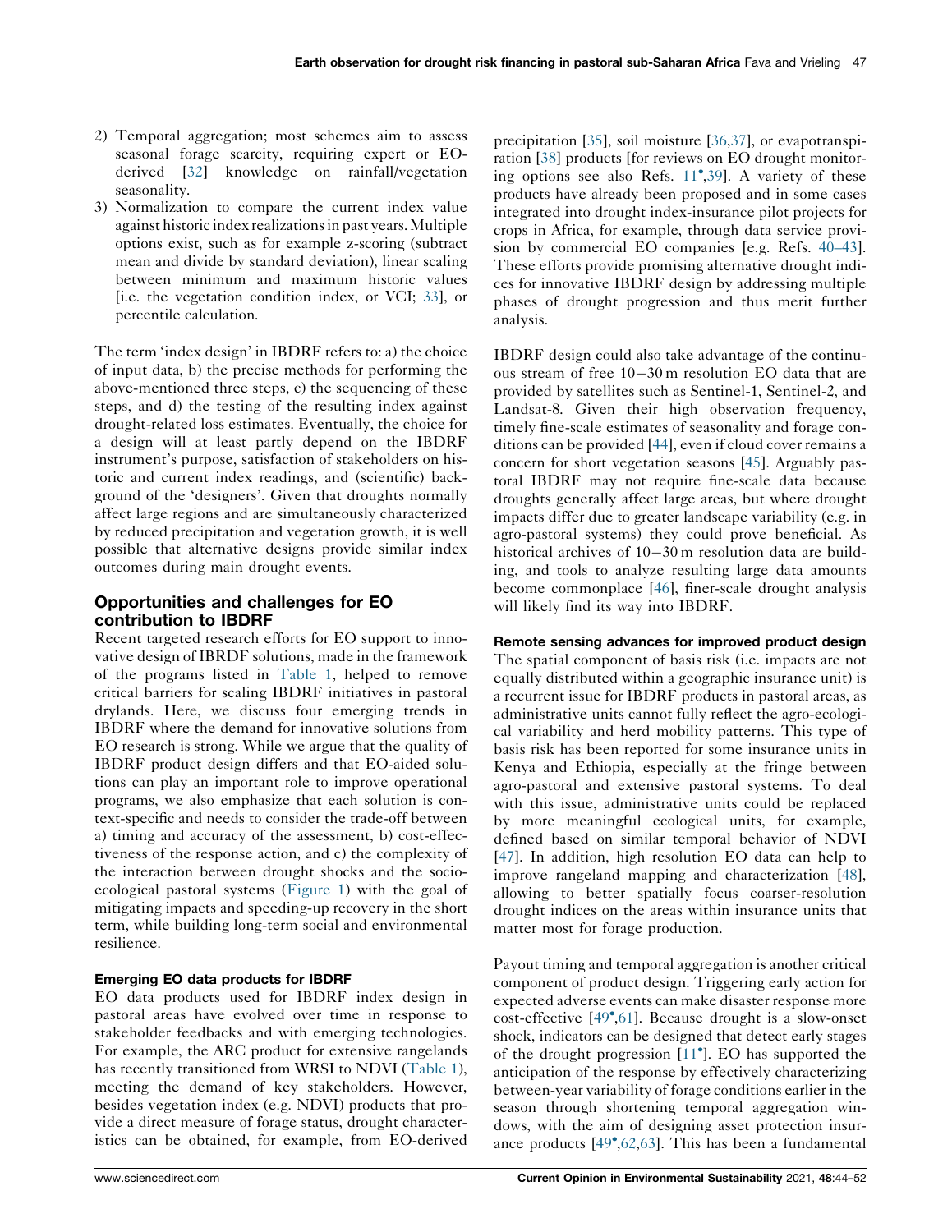



Ground and satellite EO applications can contribute to monitor drought progression and its ecological and socio-economic impacts to support context-specific design of IBDRF instruments. The upper part of the Figure illustrates the progression of drought impacts following Mishra and Singh [34]. While drought evolves from meteorological to socio-economic, IBRDF design needs to consider trade-offs to maximize the socialecological benefits, while accounting for economic costs to ascertain long-term sustainability of the instruments. For example, an EO-based index designed with an early trigger is expected to be more accurate in detecting meteorological or agricultural drought, but might be less effective in assessing socio-economic impacts. This source of basis risk may (or may not) be counterbalanced by the savings in economic costs associated with asset protection and early response. These assumptions are context-specific and product quality assessment is thus fundamental to evaluate trade-offs.

step for the IBLI and KLIP programs to increase the uptake and gain political support toward geographic scaling. However, indices that allow for early triggering must also be backed by efficient payout delivery mechanisms to avoid negative impacts on program sustainability.

More recently, forecasting approaches based on time series analysis and machine learning techniques have been developedtopredicttime-integrated(seasonal)NDVI anomalies from lagged NDVI, rainfall, and climate indices [64–68]. While research on drought forecasting models is gaining momentum, particularly for early warning systems (e.g. HSNP, Table 1), the implementation of forecasts into IBDRFinstrumentsis challenging giventhe forecasts'large uncertainty at local scales and longer time lags [69]. Using forecasts as a triggering index could thus increase basis risk and lead to operational implementation challenges (e.g. in case of false alarm and unneeded response) [61,70]. Moreover, deciding on thresholds for response triggering could be complex because this relates not only to the level of the impact, but also to its probability. A different challenge emerges when forecasts are not directly used but could nonetheless affect IBDRF instruments such as insurance.

For example, since insurance premiums are based on historical realizations of the index, reasonably accurate forecasts made before insurance sales[possibly through indigenous indicators: 71] could lead to adverse selection if prospective purchasers have information about expected payouts that the product's pricing does not account for [e.g. Ref. 15]. Overall, while anticipatory risk financing based on forecasts is a promising innovation in IBDRF, its operational implementation would require a careful assessment of associated risks and effective harmonization with other IBDRF instruments.

## Quality assurance of IBDRF

Basis risk remains a critical concern for the quality and sustainability of IBDRF schemes. For operational initiatives a few recent studies compared results from multiple index designs [41,47,49<sup>\*</sup>,50]. Notwithstanding, these studies highlighted that evaluation of the resulting indices remains complex given the scarcity of and/or difficulty to collect good-quality *in-situ* data on drought outcomes. While EO product development and improved index design have potential to reduce basis risk, ultimately it remains an empirical question whether this potential is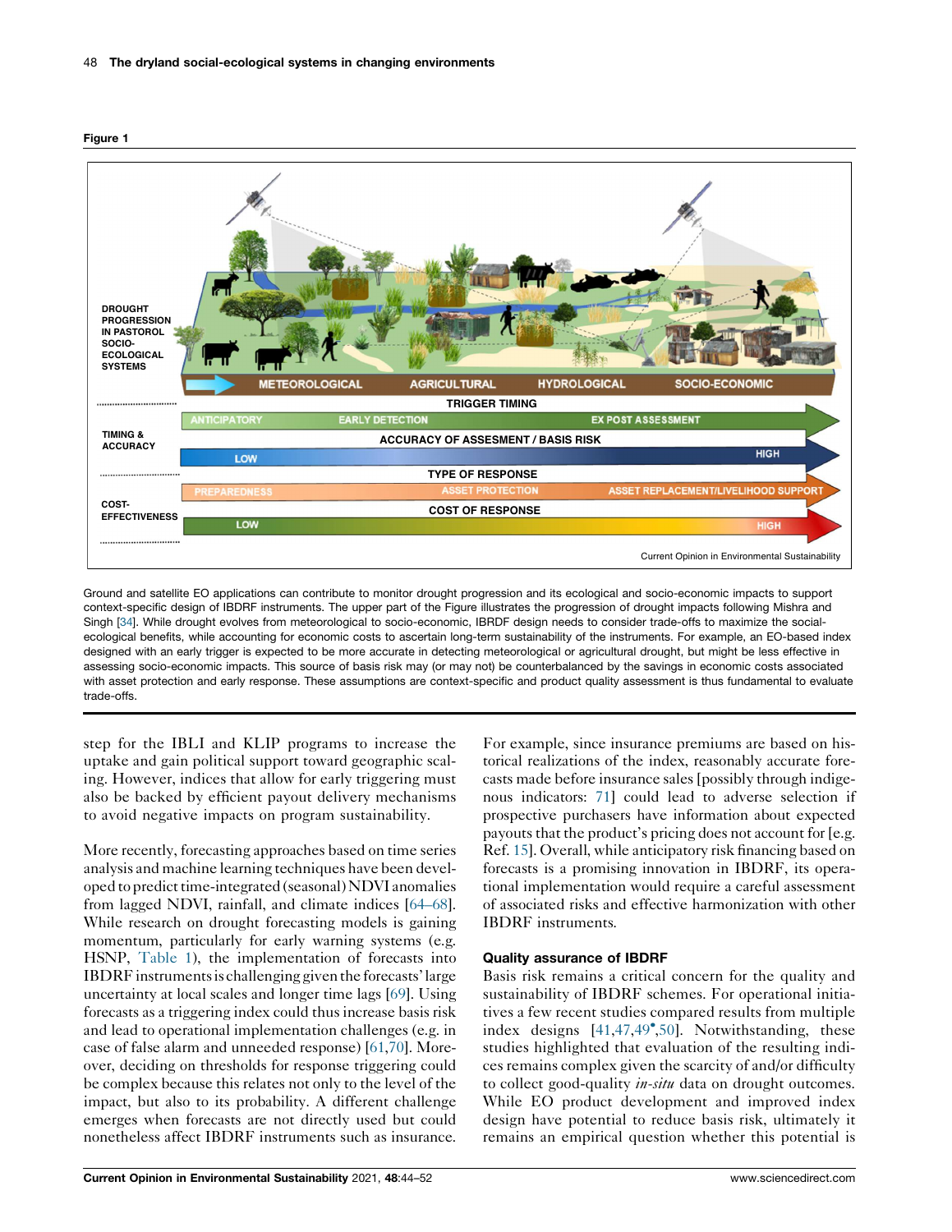realized. This question goes beyond the traditional accuracy assessment approaches in the EO domain (e.g. an evaluation if soil moisture is accurately represented in a soil moisture product), as it should encompass also the socio-economic value of the proposed solution [49<sup>°</sup>], and be formalized through quality metrics, minimum standards and robust assessment frameworks [1<sup>•</sup>,51]. The overarching goal should be to design rigorous quantitative metrics and approaches to assess and compare the utility of IBDRF interventions.

A main challenge is collecting and analyzing relevant reference data on drought outcomes, given the limited formal data sets [52]. Potential data sources include multi-year forage biomass measurements [53], drought recall exercises [52], and repetitive household surveys on drought outcomes such as livestock mortality [49 ] or child nutrition [54].Given the cost-intensive and labor-intensive nature of collecting such data, ground-based EO approaches can provide a useful addition. A good example is the repetitive observation of the same vegetation, either by permanent cameras [55,56], or through crowdsourcing platforms [57]. For crops, this has already led to the idea and implementation of 'picture-based-insurance' whereby farmers repeatedly collect pictures of their fields for verification of insurance claims [58]. This idea could be extended to rangeland and livestock conditions, possibly taking advantage of computer-vision based automation of body scoring techniques [59,60]. Increased efforts in reference data collection are urgently needed to answer the empirical question and provide quality insurance products.

## Socio-economic and environmental impact evaluation

With the geographic expansion and growing number of households covered, the need for impact evaluation of IBDRFinitiatives hasincreased.Traditionally impact evaluation of drought crises on small-holder farmers and livestock keepers largely focused on socio-economic factors through mixed qualitative-quantitative household-level surveys [72]. However, the high costs and complexity of such surveys have prevented a systematic integration of impact assessment studies in IBDRF initiatives, so that only few robust assessments are available in pastoral regions [e.g. Ref. 73 ]. In addition, environmental impacts have been poorly considered so far, while scaling IBDRF interventions to a large number of households might have relevant ecological impacts. For example, reduced herd losses may result in increased grazing pressure on rangelands [74 ,75], although empiricalstudiessuggest on the contrary that insured pastoralists keep smaller herds because they reduce their use of livestock as precautionary savings [76].

EO approaches for rangeland health monitoring are well established [e.g. Ref. 77]. However, only few studies, focused on land restoration, have integrated these approaches into impact assessment of large programs in drylands [78,79]. Recent literature also showed potential for assessing food security and household wealth [80,81 ,82], but pointed out that satellite EO capacity to directly monitor socio-economic indicators of household wellbeing and rapid land use dynamics during drought events (e.g. land accessibility, land tenure changes, migration) is limited. Impact evaluation could be improved by combining satellite EO information with in-situ collected environmental and social-economic data [83], which are increasingly available via mobile and crowdsourcing platforms also in rural Africa [e.g. Refs. 84 ,85,86]. This can be supported by advances in machine learning algorithms, allowing to extract patterns and understand spatial connections from diverse data sources [87]. Data driven approaches should be, however, used with caution and framed within a robust set of causal hypotheses, taking into account the cross-scale interactions between physical and socio-economic factors [81<sup>°</sup>].

## **Conclusions**

IBDRF initiatives are scaling up as part of the policy agendas of SSA countries and development organizations on resilience building, poverty reduction, and sustainable development. EO plays a key role in sustaining this trend in pastoral drylands, with the potential of significant societal and policy impact in the region. Innovations from ground and satellite EO technologies could contribute to design more accurate, cost-effective, and harmonized drought risk financing programs, as well as to assess their effectiveness during shocks and their longer-term impacts. However, this can only be achieved if the EO community does not limit its role to providing technological solutions and services, but rather becomes an integral part of the interdisciplinary framework to address drought risk management in complex socio-ecological systems, understanding synergies and trade-offs between research, operational implementation, and policy formulation.

## Conflict of interest statement

Nothing declared.

### Acknowledgements

The CGIAR Research program on Livestock and contributors to the CGIAR Trust Fund are acknowledged for supporting this research. Anton Vrieling was funded by the Dutch Research Council (NWO), Space for Global Development (WOTRO) programme, as part of the CGIAR-Netherlands partnership. We thank Nathaniel Jensen (ILRI) and James Hassell (Smithsonian GHP) for their valuable comments and inputs on the manuscript.

## References and recommended reading

Papers of particular interest, published within the period of review, have been highlighted as:

- of special interest
- 1.  $\bullet$ Poole L, Clarke D, Swithern S: *The Future of Crisis Financing: A Call to Action*. London, UK: Centre for Disaster Protection; 2020
- https://www.disasterprotection.org/crisisfinance.

The report provides an overview of crisis financing and a reference for terminology, setting out a new vision for effective crisis financing packages and instruments.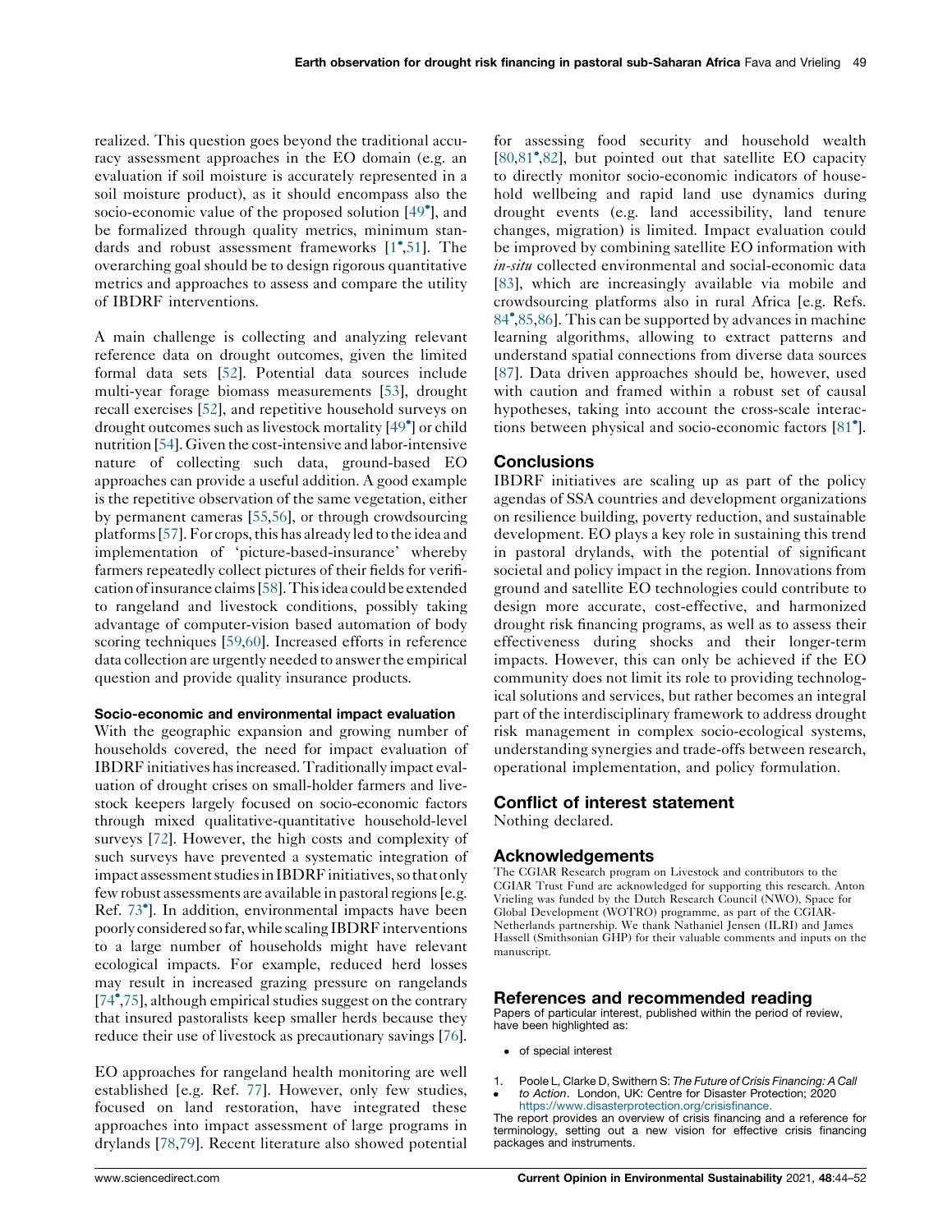- 2. The World Bank: *Disaster Risk Finance as a Tool for Development: A Summary of Findings from the Disaster Risk Finance Impact Analytics Project*. Washington DC: The World Bank; 2016 https:// openknowledge.worldbank.org/handle/10986/24374.
- Carrão H, Naumann G, Barbosa P: Mapping global patterns of drought risk: an empirical framework based on sub-national estimates of hazard, exposure and vulnerability. *Global Environ Change* 2016, 39:108-124.
- Meza I, Siebert S, Döll P, Kusche J, Herbert C, Rezaei EE, Nouri H, Gerdener H, Popat E, Frischen J *et al.*: Global-scale drought risk assessment for agricultural systems. *Nat Hazards Earth Syst Sci* 2020, 20:695-712.
- 5. Barrett CB, Barnett BJ, Carter MR, Chantarat S, Hansen JW, Mude AG, Osgood D, Skees JR, Turvey CG, Ward MN: *Poverty Traps and Climate Risk: Limitations and Opportunities of Index-Based Risk Financing IRI Technical Report No. 07-02*. 2007.
- 6. FAO: *Pastoralism in Africa's Drylands; Reducing Risks, Addressing Vulnerability and Enhancing Resilience*. Rome, Italy: Food and Agriculture Organization of the United Nations; 2018.
- Butt B, Shortridge A, WinklerPrins AMGA: Pastoral herd management, drought coping strategies, and cattle mobility in Southern Kenya. *Ann Assoc Am Geogr* 2009, 99:309-334.
- 8. Sloat LL, Gerber JS, Samberg LH, Smith WK, Herrero M, Ferreira LG, Godde CM, West PC: Increasing importance of precipitation variability on global livestock grazing lands. *Nat Climate Change* 2018, 8:214-218.
- 9. Haller T, Van Dijk H, Bollig M, Greiner C, Schareika N, Gabbert C: Conflicts, security and marginalisation: institutional change of the pastoral commons in a' glocal' world. *OIE Revue Scientifique et Technique* 2016, 35:405-416.
- 10. Zezza A, Federighi G, Kalilou AA, Hiernaux P: Milking the data: measuring milk off-take in extensive livestock systems. Experimental evidence from Niger. *Food Policy* 2016, 59:174- 186.
- 11. West H, Quinn N, Horswell M: Remote sensing for drought
- $\bullet$ monitoring & impact assessment: progress, past challenges and future opportunities. *Remote Sens Environ* 2019, 232 111291.

A comprehensive review summarizing the latest developments of remote sensing technologies for drought monitoring and assessment, with a clear vision toward the future role of new missions, sensor technologies, algorithms and analytics.

- 12. de Leeuw J. Vrieling A. Shee A. Atzberger C. Hadgu K. Biradar C. Keah H, Turvey C: The potential and uptake of remote sensing in insurance: a review. *Remote Sens* 2014, 6:10888-10912.
- 13. Vroege W, Dalhaus T, Finger R: **Index insurances for grasslands**<br>•  **a review for Europe and North-America**, Agric Syst 2019. – a review for Europe and North-America. *Agric Syst* 2019, 168:101-111.

This reviews provides an overview of emerging trends in index-insurance for grasslands in Europe and North America, setting the stage for future opportunities.

- 14. InsuResilience: Joint Statement on the InsuResilience Global Partnership. 14 November 2017. Bonn https://www.insuresilience. org/wp-content/uploads/2017/11/ 20171205-Joint-Statement-InsuResilience-Global-Partnership. pdf: Accessed: 29 May 2020.
- 15. Jensen ND, Mude AG, Barrett CB: How basis risk and spatiotemporal adverse selection influence demand for index insurance: evidence from northern Kenya. *Food Policy* 2018, 74:172-198.
- 16. Takahashi K, Ikegami M, Sheahan M, Barrett CB: Experimental evidence on the drivers of index-based livestock insurance demand in southern Ethiopia. *World Dev* 2016, 78:324-340.
- 17. Rembold F, Meroni M, Urbano F, Csak G, Kerdiles H, Perez-<br>● Hovos A. Lemoine G. Leo O. Negre T: **ASAP: a new global e** Hoyos A, Lemoine G, Leo O, Negre T: ASAP: a new global early warning system to detect anomaly hot spots of agricultural production for food security analysis. *Agric Syst* 2019, 168:247- 257.

This study describes a new global early warning system, which provides timely warnings through a user-friendly public online webGIS. State-ofthe art EO methods are used to derive agricultural production deficit

warning categories, which are integrated by comprehensive expert analyses.

- 18. Fritz S, See L, Bayas JCL, Waldner F, Jacques D, Becker-Reshef I, Whitcraft A, Baruth B, Bonifacio R, Crutchfield J *et al.*: A comparison of global agricultural monitoring systems and current gaps. *Agric Syst* 2019, 168:258-272.
- 19. Becker-Reshef I, Justice C, Barker B, Humber M, Rembold F, Bonifacio R, Zappacosta M, Budde M, Magadzire T, Shitote C *et al.*: Strengthening agricultural decisions in countries at risk of food insecurity: the GEOGLAM crop monitor for early warning. *Remote Sens Environ* 2020, 237.
- 20. Verdin J, Klaver R: Grid-cell-based crop water accounting for the famine early warning system. *Hydrol Process* 2002, 16:1617- 1630.
- 21. Tarnavsky E, Chavez E, Boogaard H: Agro-meteorological risks to maize production in Tanzania: sensitivity of an adapted Water Requirements Satisfaction Index (WRSI) model to rainfall. *Int J Appl Earth Observ Geoinf* 2018, 73:77-87.
- 22. Nicholson SE, Funk C, Fink AH: Rainfall over the African continent from the 19th through the 21st century. *Global Planetary Change* 2018, 165:114-127.
- 23. Maidment RI, Grimes D, Black E, Tarnavsky E, Young M, Greatrex H, Allan RP, Stein T, Nkonde E, Senkunda S *et al.*: A new, long-term daily satellite-based rainfall dataset for operational monitoring in Africa. *Sci Data* 2017, 4 170063.
- 24. Nicholson SE, Klotter D, Zhou L, Hua W: Validation of satellite precipitation estimates over the Congo Basin. *J Hydrometeorol* 2019, 20:631-656.
- 25. Wilcox KR, Shi Z, Gherardi LA, Lemoine NP, Koerner SE, Hoover DL, Bork E, Byrne KM, Cahill J Jr, Collins SL *et al.*: Asymmetric responses of primary productivity to precipitation extremes: a synthesis of grassland precipitation manipulation experiments. *Global Change Biol* 2017, 23:4376-4385.
- 26. Zeppel MJB, Wilks JV, Lewis JD: Impacts of extreme precipitation and seasonal changes in precipitation on plants. *Biogeosciences* 2014, 11:3083-3093.
- 27. Kimani MW, Hoedjes JCB, Su Z: An assessment of satellitederived rainfall products relative to ground observations over East Africa. *Remote Sens* 2017, 9:430.
- 28. Schucknecht A, Meroni M, Kayitakire F, Boureima A: Phenologybased biomass estimation to support rangeland management in semi-arid environments. *Remote Sens* 2017, 9.
- 29. Dingaan MNV, Tsubo M: Improved assessment of pasture availability in semi-arid grassland of South Africa. *Environ Monit Assess* 2019, 191.
- 30. Fensholt R, Anyamba A, Stisen S, Sandholt I, Pak E, Small J: Comparisons of compositing period length for vegetation index data from polar-orbiting and geostationary satellites for the cloud-prone region of West Africa. *Photogramm Eng Remote Sens* 2007, 73:297-309.
- 31. Cai Z, Jönsson P, Jin H, Eklundh L: Performance of smoothing methods for reconstructing NDVI time-series and estimating vegetation phenology from MODIS data. *Remote Sens* 2017, 9.
- 32. Zeng L, Wardlow BD, Xiang D, Hu S, Li D: A review of vegetation phenological metrics extraction using time-series, multispectral satellite data. *Remote Sens Environ* 2020, 237 111511.
- 33. Klisch A, Atzberger C: Operational drought monitoring in Kenya using MODIS NDVI time series. *Remote Sens* 2016, 8:267.
- 34. Mishra AK, Singh VP: A review of drought concepts. *J Hydrol* 2010, 391:204-216.
- 35. Sun Q, Miao C, Duan Q, Ashouri H, Sorooshian S, Hsu KL: A review of global precipitation data sets: data sources, estimation, and intercomparisons. *Rev Geophys* 2018, 56:79- 107.
- 36. Babaeian E, Sadeghi M, Jones SB, Montzka C, Vereecken H, Tuller M: Ground, proximal, and satellite remote sensing of soil moisture. *Rev Geophys* 2019, 57:530-616.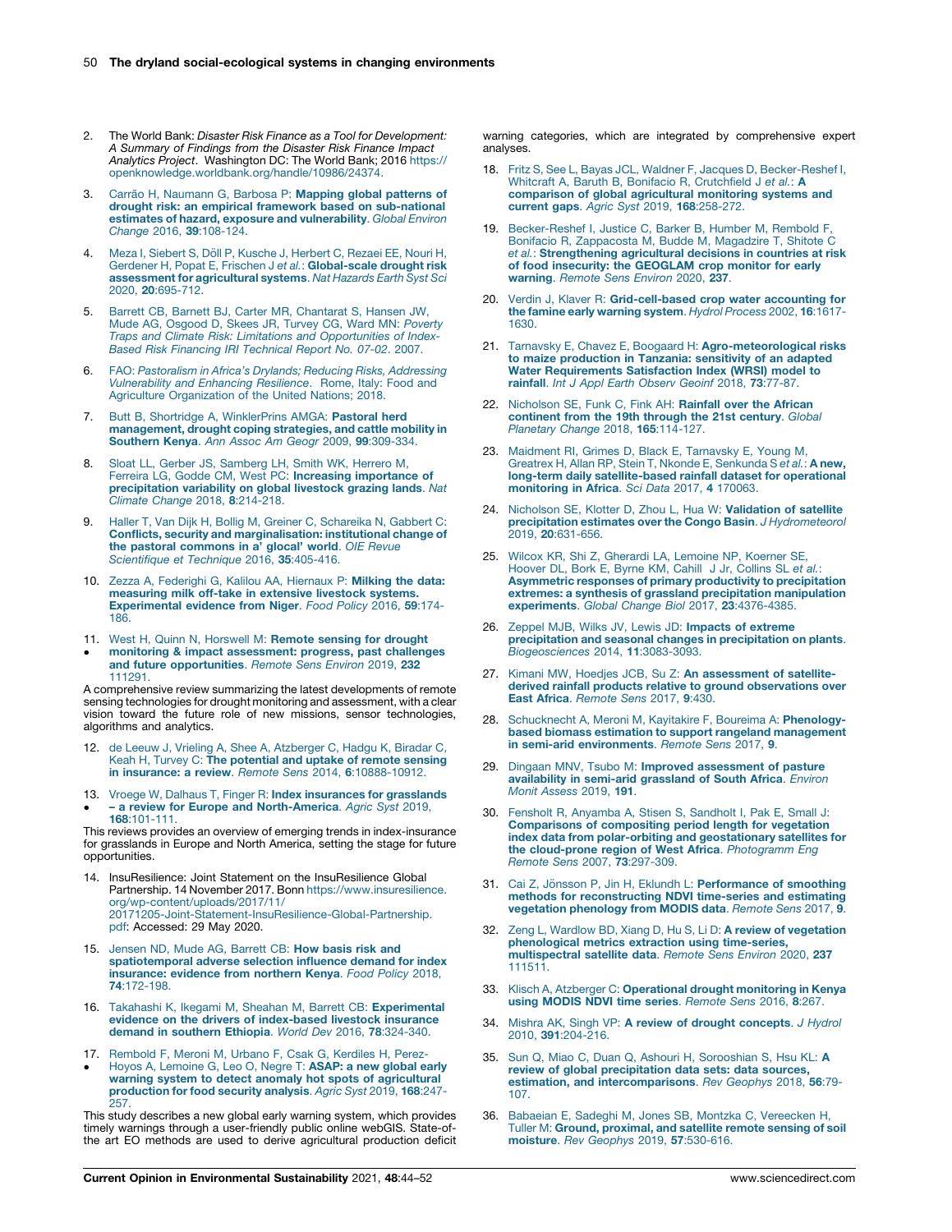- 37. Dorigo W, Wagner W, Albergel C, Albrecht F, Balsamo G, Brocca L, Chung D, Ertl M, Forkel M, Gruber A *et al.*: ESA CCI soil moisture for improved Earth system understanding: state-ofthe art and future directions. *Remote Sens Environ* 2017, 203:185-215.
- 38. Liou YA, Kar SK: Evapotranspiration estimation with remote sensing and various surface energy balance algorithms-a review. *Energies* 2014, 7:2821-2849.
- 39. AghaKouchak A, Farahmand A, Melton FS, Teixeira J, Anderson MC, Wardlow BD, Hain CR: Remote sensing of drought: progress, challenges and opportunities. *Rev Geophys* 2015, 53:452-480.
- 40. Rosema A, van Huystee J, Foppes S, van der Woerd J, Klaassen E, Barendse J, Asseldonk MV, Dubreuil M, Régent S, Weber S et al.<sup>:</sup> *FESA Micro-insurance: Crop Insurance Reaching Every Farmer in Africa*. Delft, The Netherlands: EARS Earth Environment Monitoring; 2014.
- 41. IFAD: *Remote Sensing for Index Insurance; Findings and Lessons Learned for Smallholder Agriculture*. Rome, Italy: International Fund of Agricultural Development; 2017.
- 42. Enenkel M, Farah C, Hain C, White A, Anderson M, You L,<br>Wagner W, Osgood D: **What rainfall does not tell us; enhancing** financial instruments with satellite-derived soil moisture and evaporative stress. *Remote Sens* 2018, 10:1819.
- 43. VanderSat How VanderSat is helping smallholder farmers with satellites. https://www.vandersat.com/blog/ how-vandersat-is-helping-smallholder-farmers-with-satellites: Accessed: 28 May 2020.
- 44. Bolton DK, Gray JM, Melaas EK, Moon M, Eklundh L, Friedl MA: Continental-scale land surface phenology from harmonized Landsat 8 and Sentinel-2 imagery. *Remote Sens Environ* 2020, 240 111685.
- 45. Cheng Y, Vrieling A, Fava F, Meroni M, Marshall M, Gachoki S: Phenology of short vegetation cycles in a Kenyan rangeland from PlanetScope and Sentinel-2. *Remote Sens Environ* 2020, 248 112004.
- 46. Gorelick N, Hancher M, Dixon M, Ilyushchenko S, Thau D, Moore R: Google Earth Engine: planetary-scale geospatial analysis for everyone. *Remote Sens Environ* 2017, 202:18-27.
- 47. De Oto L, Vrieling A, Fava F, de Bie K: Exploring improvements to the design of an operational seasonal forage scarcity index from NDVI time series for livestock insurance in East Africa. *Int J Appl Earth Observ Geoinf* 2019, 82 101885.
- 48. Zhang W, Brandt M, Wang Q, Prishchepov AV, Tucker CJ, Li Y, Lyu H, Fensholt R: From woody cover to woody canopies: how Sentinel-1 and Sentinel-2 data advance the mapping of woody plants in savannas. *Remote Sens Environ* 2019, 234 111465.
- 49. Jensen N, Stoeffler Q, Fava F, Vrieling A, Atzberger C, Meroni M,<br>• Mude A. Carter M: **Does the design matter? Comparing**
- Mude A, Carter M: Does the design matter? Comparing satellite-based indices for insuring pastoralists against drought. *Ecol Econ* 2019, 162:59-73.

A quality assessment of multiple remote sensing-based product design options for index-based livestock insurance is conducted using a utility framework. This study bridges the remote sensing and development economics literature.

- 50. Roumiguié A, Sigel G, Poilvé H, Bouchard B, Vrieling A, Jacquin A: Insuring forage through satellites: testing alternative indices against grassland production estimates for France. *Int J Remote Sens* 2017, 38:1912-1939.
- 51. Carter M, Chiu T: *A Minimum Standard to Ensure Index Insurance Contracts Do No Harm*. Davis, California: Feed the Future Innovation Lab for Assets and Market Access; 2018.
- 52. Osgood D, Powell B, Diro R, Farah C, Enenkel M, Brown M, Husak G, Blakeley S, Hoffman L, McCarty J: Farmer perception, recollection, and remote sensing in weather index insurance: an Ethiopia case study. *Remote Sens* 2018, 10:1887.
- 53. Roumiguié A, Jacquin A, Sigel G, Poilvé H, Lepoivre B, Hagolle O: Development of an index-based insurance product: validation of a forage production index derived from medium spatial

resolution fCover time series. *GIScience Remote Sens* 2015, 52:94-113.

- 54. Mude AG, Barrett CB, McPeak JG, Kaitho R, Kristjanson P: Empirical forecasting of slow-onset disasters for improved emergency response: an application to Kenya's arid north. *Food Policy* 2009, 34:329-339.
- 55. Inoue T, Nagai S, Kobayashi H, Koizumi H: Utilization of groundbased digital photography for the evaluation of seasonal changes in the aboveground green biomass and foliage phenology in a grassland ecosystem. *Ecol Inf* 2015, 25:1-9.
- 56. Browning DM, Snyder KA, Herrick JE: Plant phenology: taking the pulse of rangelands. *Rangelands* 2019, 41:129-134.
- 57. Jensen N, Toth R, Xue Y, Bernstein R, Chebelyon EK, Mude AG, Barrett C, Gomes C: Don't follow the crowd: incentives for directed spatial sampling. *2017 Annual Meeting; Chicago, Illinois: Agricultural and Applied Economics Association* 2017.
- 58. Ceballos F, Kramer B, Robles M: The feasibility of picture-based insurance (PBI): Smartphone pictures for affordable crop insurance. *Dev Eng* 2019, 4.
- 59. Liu D, He D, Norton T: Automatic estimation of dairy cattle body condition score from depth image using ensemble model. *Biosyst Eng* 2020, 194:16-27.
- 60. Rodríguez Alvarez J, Arroqui M, Mangudo P, Toloza J, Jatip D, Rodríguez JM, Teyseyre A, Sanz C, Zunino A, Machado C *et al.*:<br>**Body condition estimation on cows from depth images using** Convolutional Neural Networks. *Comput Electron Agric* 2018, 155:12-22.
- 61. Guimarães Nobre G, Davenport F, Bischiniotis K, Veldkamp T, Jongman B, Funk CC, Husak G, Ward PJ, Aerts JCJH: Financing agricultural drought risk through ex-ante cash transfers. *Sci Total Environ* 2019, 653:523-535.
- 62. Vrieling A, Meroni M, Mude AG, Chantarat S, Ummenhofer CC, de Bie CAJM: Early assessment of seasonal forage availability for mitigating the impact of drought on East African pastoralists. *Remote Sens Environ* 2016, 174:44-55.
- 63. Meroni M, Fasbender D, Kayitakire F, Pini G, Rembold F, Urbano F, Verstraete M: Early detection of production deficit hot-spots in semi-arid environment using FAPAR time series and a probabilistic approach. *Remote Sens Environ* 2014, 142:57-68.
- 64. Adede C, Oboko R, Wagacha PW, Atzberger C: A mixed model approach to vegetation condition prediction using artificial neural networks (ANN): case of Kenya's operational drought monitoring. *Remote Sens* 2019, 11:1099.
- 65. Adede C, Oboko R, Wagacha PW, Atzberger C: Model ensembles of artificial neural networks and support vector regression for improved accuracy in the prediction of vegetation conditions and droughts in four northern Kenya counties. *ISPRS Int J Geo-Inf* 2019, 8.
- 66. Matere J, Simpkin P, Angerer J, Olesambu E, Ramasamy S, Fasina F: Predictive Livestock Early Warning System (PLEWS): monitoring forage condition and implications for animal production in Kenya. *Weather Climate Extremes* 2020, 27 100209.
- 67. Barrett AB, Duivenvoorden S, Salakpi E, Muthoka JM, Mwangi J, Oliver S, Rowhani P: Forecasting vegetation condition for drought early warning systems in pastoral communities in Kenya. *Remote Sens Environ* 2020. accepted.
- 68. Meroni M, Rembold F, Fasbender D, Vrieling A: Evaluation of the Standardized Precipitation Index as an early predictor of seasonal vegetation production anomalies in the Sahel. *Remote Sens Lett* 2017, 8:301-310.
- 69. Hao Z, Singh VP, Xia Y: Seasonal drought prediction: advances, challenges, and future prospects. *Rev Geophys* 2018, 56:108- 141.
- 70. Lopez A, Coughlan de Perez E, Bazo J, Suarez P, van den Hurk B, van Aalst M: Bridging forecast verification and humanitarian decisions: a valuation approach for setting up action-oriented early warnings. *Weather Climate Extremes* 2020, 27.